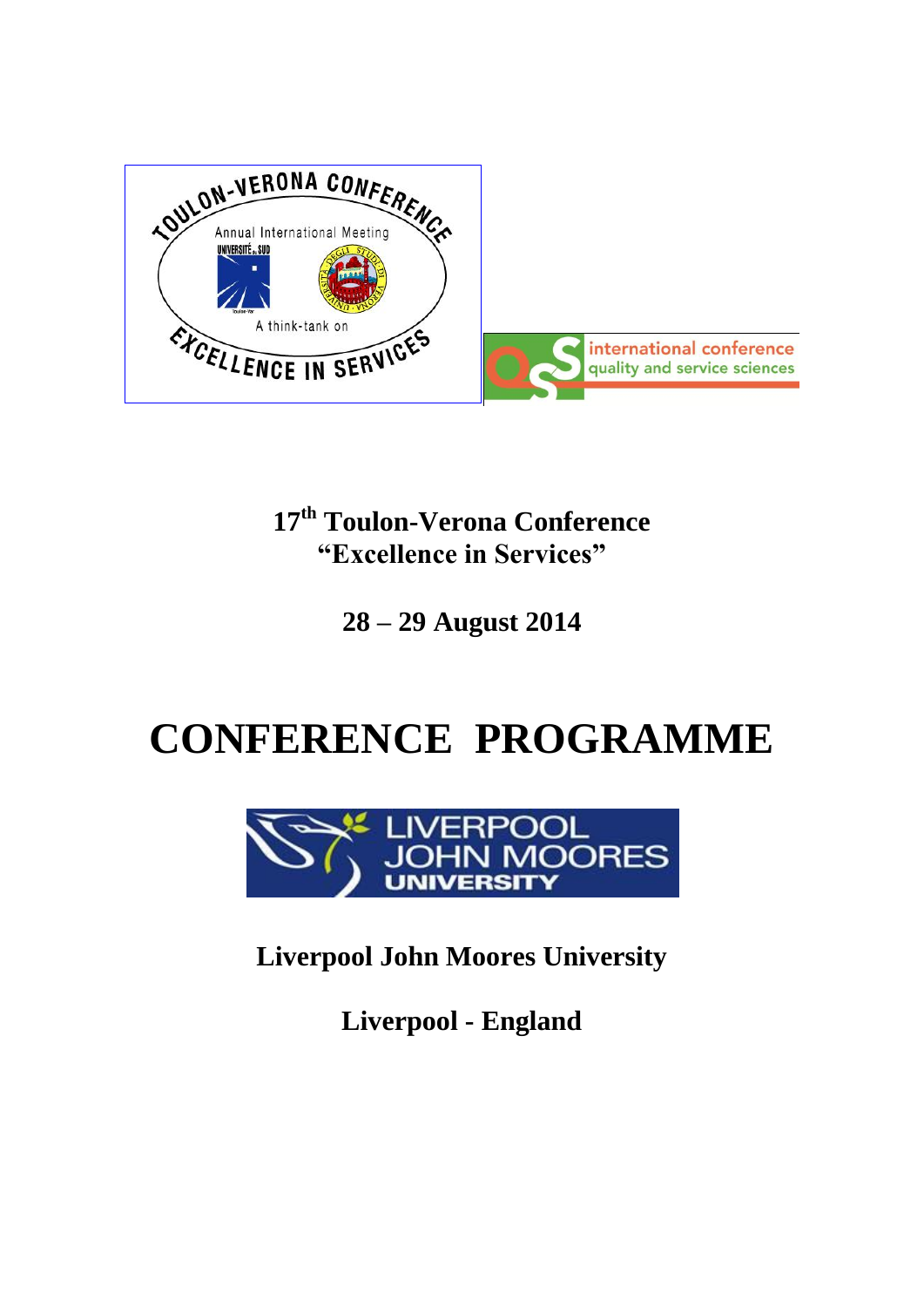# **Thursday 28 August**

| $9.30 - 10.00$ am  | Registration & Welcome Coffee              |
|--------------------|--------------------------------------------|
| $10.00 - 11.00$ am | <b>Opening Plenary session</b>             |
|                    | Conference Opening and Welcome address:    |
|                    | Prof. Claudio Baccarani, Verona University |
|                    | Paul Evans LJMU Pro-Vice-Chancellor        |
|                    | Prof. Jacques Martin, Toulon University    |

**Keynote Speaker: Dr Tito Conti,** *The role of quality and systems thinking in globalization*

| $11.00$ am $- 1.00$ pm | <b>Parallel sessions</b> |
|------------------------|--------------------------|
| $1.00 - 2.30$ pm       | Lunch                    |
| $2.30 - 4.00$ pm       | <b>Parallel sessions</b> |
| $4.00 - 4.30$ pm       | Coffee break             |
| $4.30 - 6.30$ pm       | <b>Parallel sessions</b> |

# **Friday 29 August**

| $9.00 - 11.00$ am   | <b>Parallel sessions</b>                                                 |
|---------------------|--------------------------------------------------------------------------|
| $11.00 - 11.30$ am  | Coffee break                                                             |
| $11.30 - 12.30$ pm. | <b>Keynote speaker: David Hutchins, Is quality everybody's business?</b> |
| $12.30 - 2.00$ p.m. | Lunch                                                                    |
| $2.00 - 3.30$ p.m.  | <b>Parallel Sessions</b>                                                 |
| $3.30 - 4.00$ p.m.  | <b>Closing session</b>                                                   |
| $7.00 - 8.00$ p.m.  | <b>Tour of Anfield Stadium</b>                                           |
| $8.00$ p.m.         | <b>Gala Dinner at Anfield Stadium</b>                                    |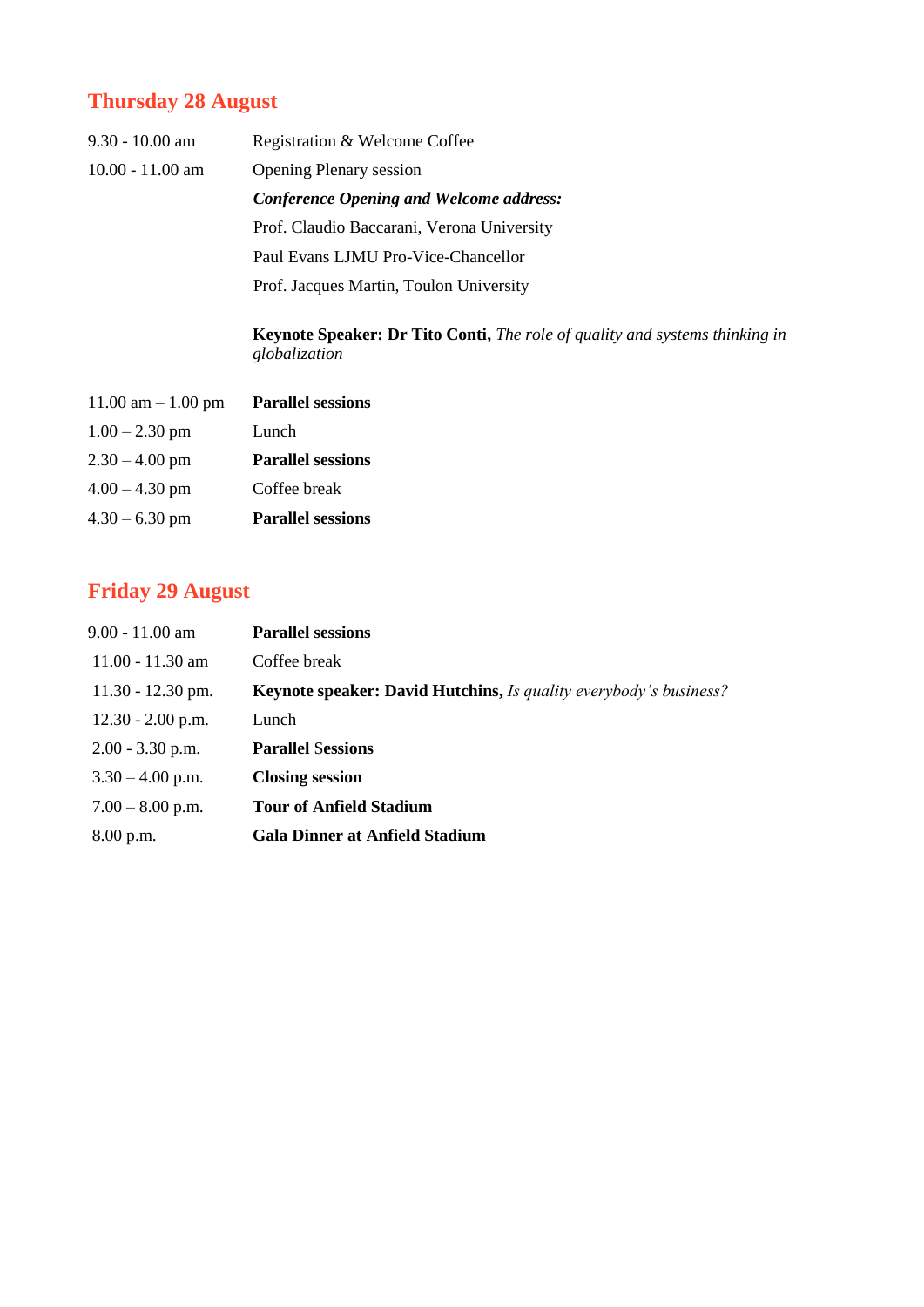**Parallel sessions will take place in lecture halls labelled A and B**

# **Thursday 28 August**

## **10.00 – 11.00 am**

# **Opening Session**

# **Keynote Speaker**

Dr Tito Conti

Chair: Claudio Baccarani

# **11.00 am – 1.00 pm**

|                                                    |  | <b>Higher Education, Chairperson: Y. Raanan</b>                                                                                                                   |
|----------------------------------------------------|--|-------------------------------------------------------------------------------------------------------------------------------------------------------------------|
| A                                                  |  | 1. Baccarani C.: Is the professor still useful at the time of internet?<br>2. Cano M., O'Reilly L.: Lean second time around: Lessons learned for higher education |
|                                                    |  | 3. Dettori A., Giudici E.: Sustainability and teaching offer                                                                                                      |
|                                                    |  |                                                                                                                                                                   |
| Tourism, Higher Education, Chairperson: M. Ugolini |  |                                                                                                                                                                   |
|                                                    |  | Esposito A.: Are Eco-museums and marketing a possible combination?                                                                                                |
| B                                                  |  | Iaffaldano N., Mariella G.: The proposal of a model to build a museum network and its<br>2.                                                                       |
|                                                    |  | management in systemic perspective in Apulia                                                                                                                      |

3. Douglas J.: Students behaving badly: The Jay student

**L E C T U R E**

**H A L L**

# **1.00 – 2.30 pm**

Lunch

# **2.30 – 4.00 pm**

| L                | Theory & Methodology - Organization, Chairperson: A. Caspi |                                                                                                  |
|------------------|------------------------------------------------------------|--------------------------------------------------------------------------------------------------|
| E<br>$\mathbf C$ |                                                            | Alhuraish I.: Key success factors of implementing lean manufacturing and six sigma               |
| T                | А                                                          | Isaksson R., Taylor N.: Lean six sigma for cement process                                        |
| $\mathbf U$      |                                                            | Magno F., Cassia F., Ugolini M.: Social couponing perceived effectiveness: Is it different<br>3. |
| $\bf{R}$         |                                                            | when using a local vs. a global daily deal site?                                                 |
| E                |                                                            |                                                                                                  |
| H                |                                                            |                                                                                                  |
| $\mathbf{A}$     |                                                            | Local Government, Logistics Chairperson: A. Marino                                               |
| L                |                                                            | Cosimato S.: Do green logistics lead to a sustainable environmental and economic                 |
|                  | B                                                          | performance? The DHL case study                                                                  |
|                  |                                                            | 2. Creat D. Dhiling D. An international study of the impact of D2C logistics service system on   |

2. Grant D., Philipp B.: An international study of the impact of B2C logistics service quality on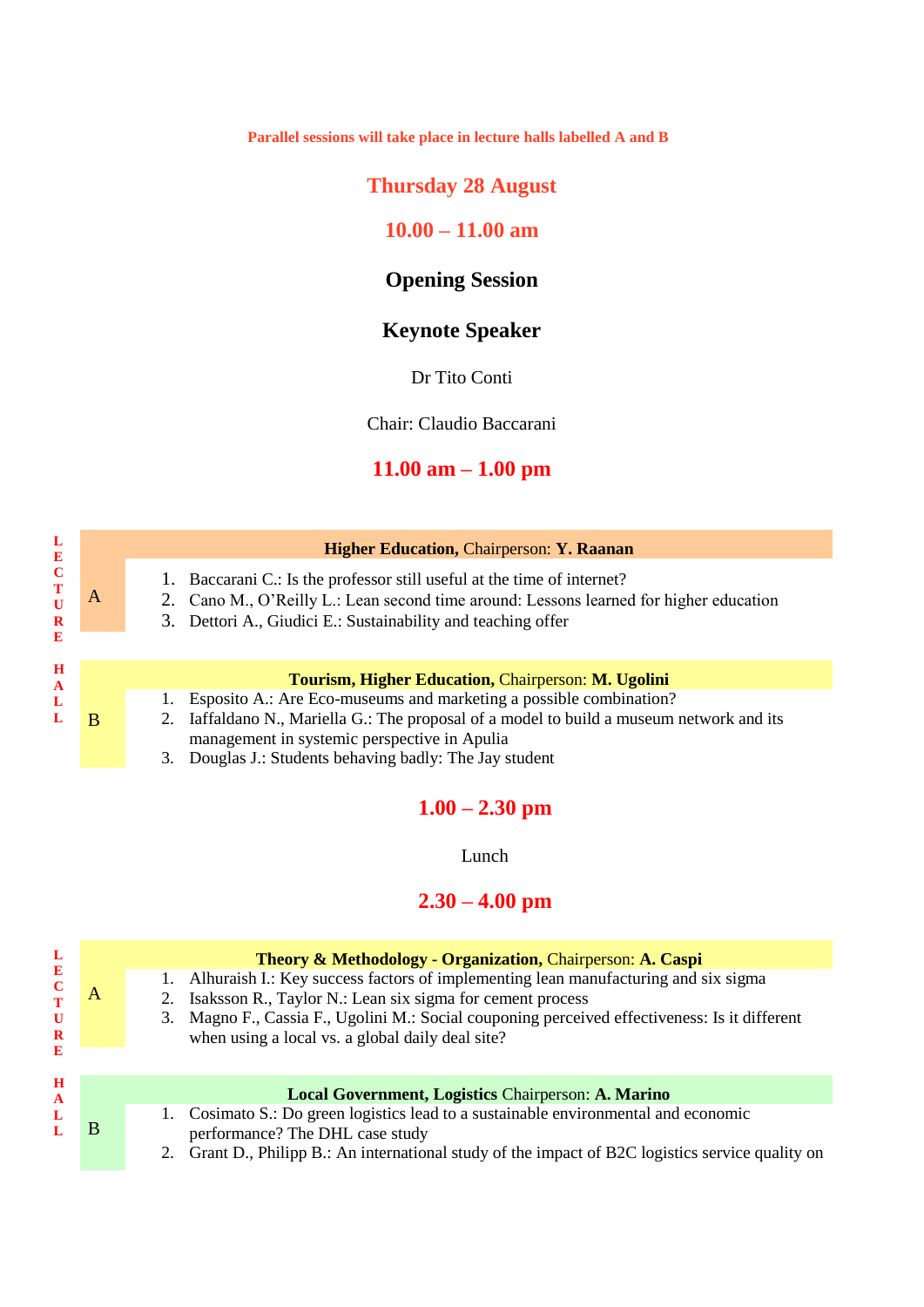shopper satisfaction and loyalty

3. Moura e Sa P., Martins R.: Data quality requirements for services of general interest : the case of water bills

## **4.00 – 4.30 pm**

Coffee break

# **4.30 – 6.30 pm**

**L**

A

B

#### **Theory & Methodology - Strategy, Health Care,** Chairperson: **C. Baccarani**

- 1. Höber A., Pergler E., Weitlaner D., Grashl H.P.: Performance journey mapping: evaluation of a service performance assessment framework for SMEs
- 2. Pavione E., Pezetti R.: Emerging Competitive Repositioning Strategies in the Luxury Sector: Exploitation of the Mass-Market Versus Refocusing on the High-End Segment
- 3. Bertezene S., Vallat D., Martin J.: An overview of the main strategies and approaches to **CSR**
- 4. Chiarini A.: Lean thinking implementation in the public health care: results from Italy

#### **Theory & Methodology – Customer satisfaction,** Chairperson: **J. Martin**

1. Bonfanti A., Brunetti F. : Consumer education for improving customer perceived value : a conceptual framework and practical implications

2. Cavallone M.: The I.T.E.R. Marketing Model: a proposal for a new approach to consumer behavior

3. Marino A.: New (BtoC) Systemic Marketing and related emerging Framework: contents and theory from practice and Literature

4. Ugolini M., Cobelli N., Cassia F., Gill L. : Service-based vs. product-based positioning of the offering: effects on customer perceived value

# **Friday 29 August**

## **9.00 – 11.00 am**

| E<br>$\mathbf C$             |   | <b>Higher Education, Health care Chairperson: F. Brunetti</b>                                                                                                                                                                 |  |
|------------------------------|---|-------------------------------------------------------------------------------------------------------------------------------------------------------------------------------------------------------------------------------|--|
| $\mathbf U$<br>$\bf{R}$<br>E | A | Raanan Y.: An innovative testing system for improving testing quality<br>Suarez A., Marchante J.M., Martis R.: A management model FOR Spanish and Latin<br><b>American postgraduate services</b>                              |  |
| H<br>$\mathbf{A}$            |   | 3. Cuel R., Francesconi A.: SGROUPER – Improving quality in administrative processes in<br>healthcare organizations using a semantic approach<br>4. Gravili G.: New forms of communication in Healthcare: Is Facebook useful? |  |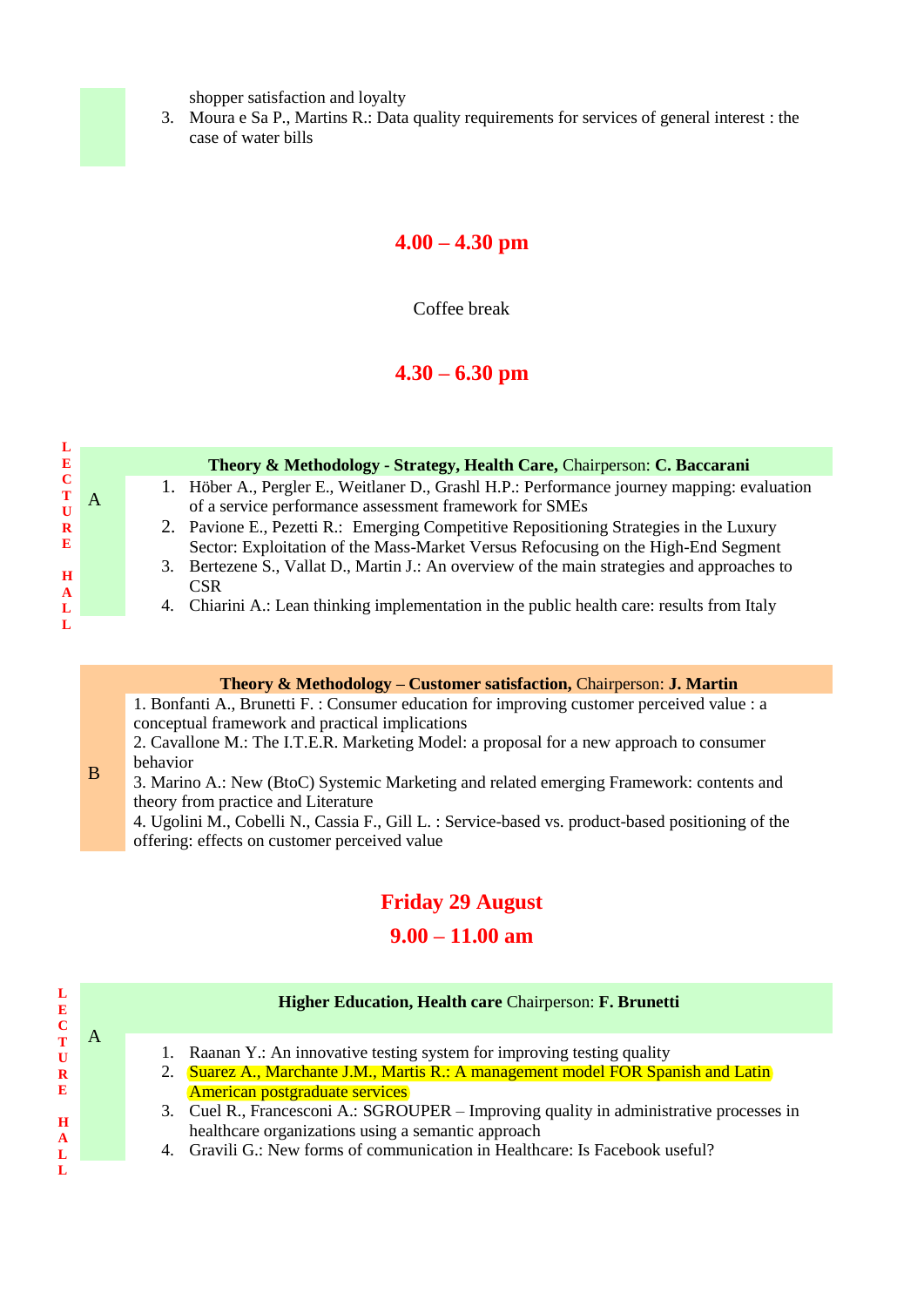#### **Health Care & Tourism, Theory-Methodology** Chairperson: **M. Cavallone**

- 1. Palumbo R. Annarumma C. : The importance of being health literate: an organizational health literacy approach
- 2. Pencarelli T., Gabbianelli L.: Intercultural aspect of consumer management
- 3. Ruževičius J. : Quality of life and of working life: conception and researches

#### **11.00 – 11.30 am**

Coffee Break

#### **11.30 am – 12.30 pm**

#### **Keynote Speaker**

David Hutchins:

Chair: Jacques Martin

#### **12.30 – 2.00 pm**

Lunch

#### **2.00 – 3.00 pm**

#### **Human Resources,** Chairperson: **F. Brunetti**

- 1. Serafinas D., Vaicekauskaite R: Promoting the Impact of Research for Society: Quality Management of Research for Quality of Life
- 2. Ruževičius J. : Quality value orientations

#### **Organization,** Chairperson: **C. Baccarani**

- 1. Pina R. Carrus P.P. Marras F.: The drug logistics between efficiency and safety for patients: the experience of an Italian region
- 2. Cavallone M. : The marketing of public services: a new comparative analysis of citizens' expectations

#### **3.00 – 3.30 pm**

#### **Closing session**

#### **7.00 – 8.00 pm**

#### **Tour of Anfield Stadium**

#### **7.00 pm**

### **Gala Dinner: Anfield Stadium**

A

B